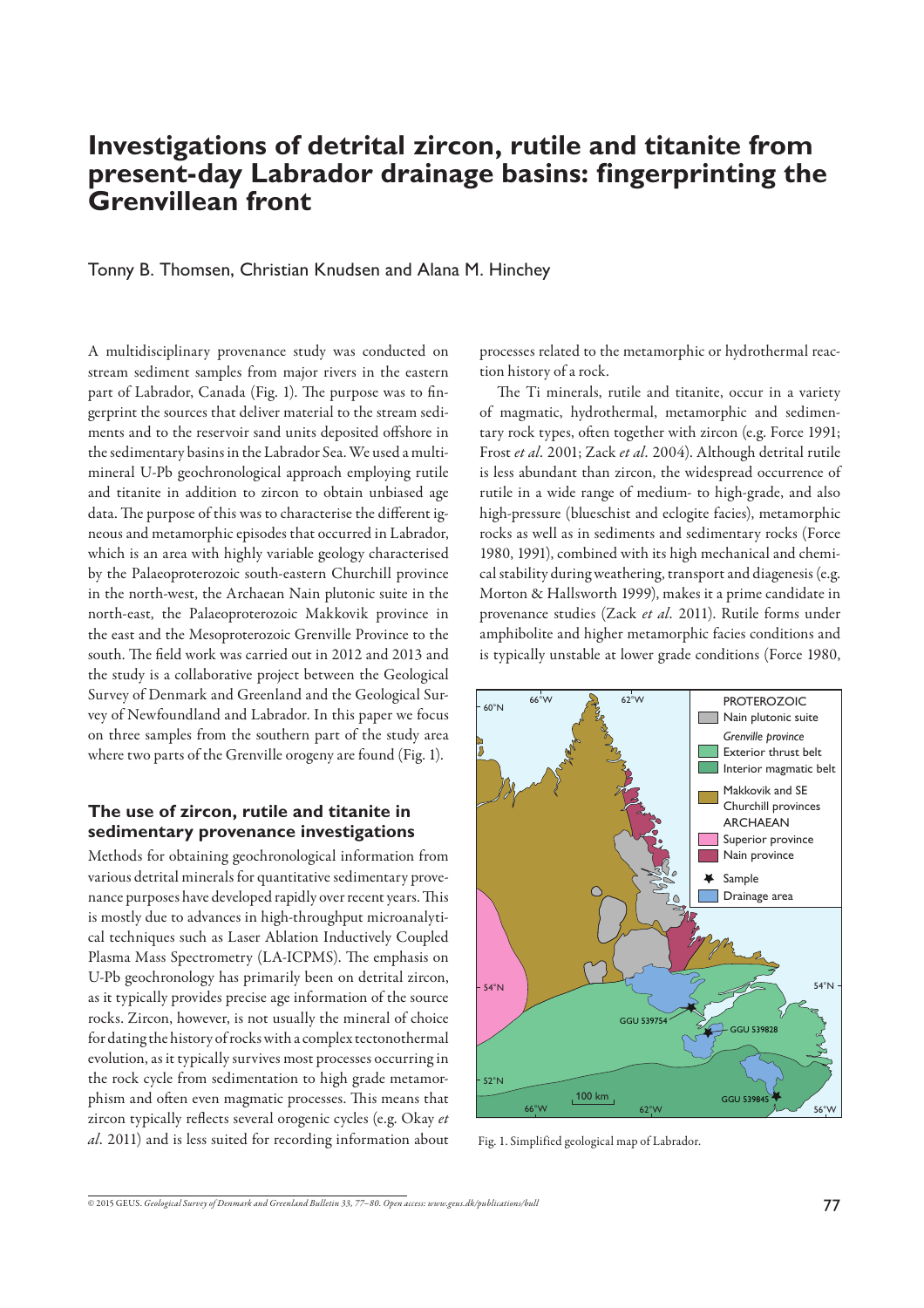1991; Triebold *et al.* 2007, 2011), where it usually breaks down to form other Ti minerals such as titanite or ilmenite at greenschist facies conditions. Rutile, therefore, typically yields chronological and petrogenetic information reflecting the timing and conditions of the last medium to high-grade or high-pressure metamorphic event (Zack *et al.* 2011; Okay *et al.* 2011).

Titanite is widespread in a variety of rock types typically of more calcic compositions, and is usually rare in rocks with low CaO/Al<sub>2</sub>O<sub>3</sub> ratios such as peralkaline granitoids and peraluminous granites (Frost *et al.* 2001). Titanite occurs in very low- to high-grade metamorphic rocks and survives under ultra-high pressure conditions (Force 1991; Frost *et al.* 2001), although it is typically scarce or absent in most granulite-facies metamorphic rocks (Krogh & Keppie 1990). Even though titanite is a widespread mineral and occurs as detrital and authigenic grains in sedimentary rocks, it has rarely been used to date deposition, diagenesis or low-grade metamorphism. Detrital titanite was first used as a sedimentary provenance tool by McAteer *et al.* (2010). The reason that titanite is not routinely used for provenance investigations is probably that it is more susceptible to abrasion during sedimentary transport than zircon and rutile, resulting in reduced occurrence or absence as a detrital component in sediments and sedimentary rocks. Titanite, however, is more reactive than zircon or rutile during metamorphism and forms at temperatures below 700°C. This provides the mineral with a large potential to record ages for a wide range of low to moderate temperature geological crustal processes (Frost *et al.* 2001; McAteer *et al.* 2010; Muhling *et al.* 2012). Thus, if present in sedimentary rocks, titanite is an ideal candidate for dating regional or local metamorphism. In addition, because most metamorphic events are associated with deformation, titanite can date potential deformation stages in metamorphic terranes (Frost *et al.* 2001).

Therefore, it is possible to recognise sediment sources from detrital titanite and rutile data that are not represented in zircon data and thus gain additional chronological and petrogenetic insight into the tectonothermal history of the source regions (McAteer *et al.* 2010, 2014). Furthermore, rutile and titanite generally contain 5–10 times less U than zircon, thus metamictisation of these minerals is relatively rare. Consequently, in rocks with U-rich zircon and titanite or rutile, the zircon might show metamictisation, and therefore would be more prone to degradation during transport and weathering, and is thus likely to be excluded from a detrital study (Fedo *et al.* 2003). Titanite and rutile, on the other hand, have the potential to retain the magmatic record of the U-rich zircon source as well as the metamorphic episodes that may have occurred prior to deposition.

## **U-Pb analysis and data processing**

In this study, U-Pb dating was carried out on mineral grains embedded in epoxy mounts at the LA-ICPMS facility at the Geological Survey of Denmark and Greenland using a NWR213 Nd:YAG laser system coupled to an ELEMENT 2 double-focusing, single-collector, magnetic sector-field ICPMS. Mineral grains were separated by routine separation methods including a Wilfrey water-shaking table, Frantz electromagnetic separation and heavy liquids. Zircon, rutile and titanite grains were picked by hand under a binocular microscope from the resulting heavy mineral fractions and mineral compositions were qualitatively controlled by SEM-EDS. For rutile and titanite, laser beam pre-ablation using a spot size slightly larger (40  $\mu$ m) than the analysis spot size (25 μm) was performed prior to the LA-ICPMS analysis to avoid surface contamination. Data processing was performed off -line using the soft ware Iolite (Paton *et al.* 2010, 2011) and the VizualAge data reduction scheme vers. 2.5 by Petrus & Kamber (2012). The data were corrected for background signal, time-dependent fractionation, instrumental drift and down-hole isotopic fractionation. In order to validate our results, the measurements were bracketed throughout the entire analysis sequences by analyses of natural mineral standards. These include the GJ-1 and Plesovice zircons, the rutiles R10, R13, R19 (provided by courtesy of T. Zack, University of Gothenburg) and Sugluk-4 (L. Bracciali, British Geological Survey), and the titanite A1772 (Y. LaHaye, Geological Survey of Finland) and Seiland (J. Kosler, University of Bergen). In contrast to zircon, common Pb in titanite and rutile is generally lattice bound and can occur in significant proportions. Thus, common Pb correction typically needs to be applied for these minerals. However, common Pb usually has negligible effects for titanites or rutiles with <sup>206</sup>Pb/<sup>204</sup>Pb ratios >300 (Frost *et al.* 2001), whereas the initial common Pb isotopic composition typically has greater effects on analyses with 206Pb/204Pb ratios <300 and therefore the results must be treated more cautiously. Only the titanite grains in this study typically have large proportions of common Pb, whereas most zircon and rutile only contain a small or negliable amount of common Pb. Titanite ages reported herein are corrected for common Pb. Some of the titanite grains contained a significant amount of common Pb and some of the titanite ages are potentially of a slightly lower accuracy compared to ages obtained for rutile and zircon that were not common Pb corrected. The correction for common Pb was performed using the present-day terrestrial common Pb estimate of Stacey & Kramers (1975) and the measured mass 204 ( $^{204}Pb + ^{204}Hg$ ) corrected for  $^{204}Hg$  calculated from measured <sup>202</sup>Hg and the natural <sup>204</sup>Hg /<sup>202</sup>Hg ratio.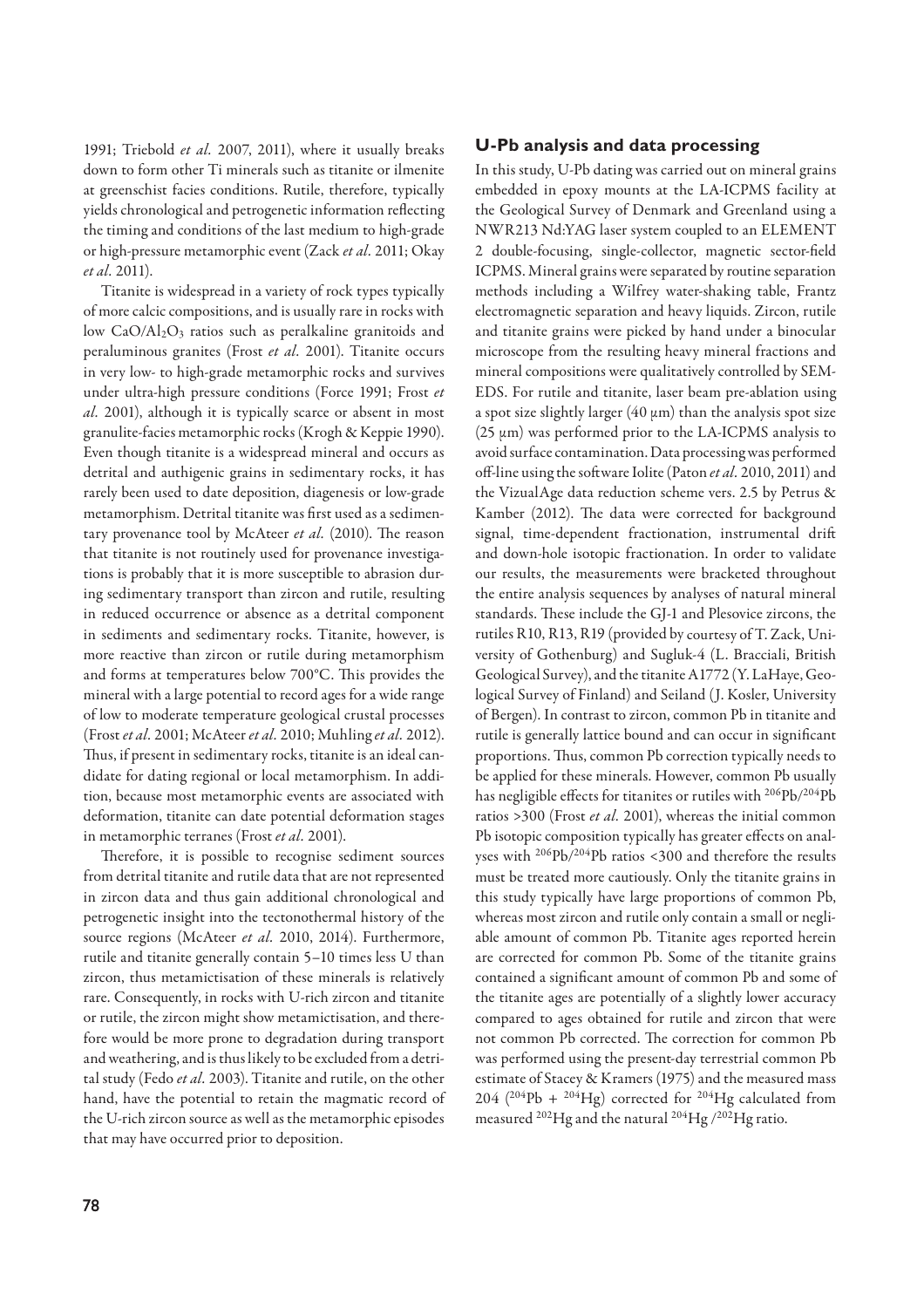#### **Results of the provenance study**

U-Pb age distributions of zircon, rutile and titanite from three representative river samples are shown in the probability-density diagrams in Fig. 2. The three samples were collected in areas within the Grenvillean orogenic belt that are characterised by ages around 1000 Ma. Sample GGU 539754 comes from the northern part of the orogenic belt (the exterior thrust belt), sample GGU 539828 from the central part and sample GGU 539845 from the southern part (the interior magmatic belt). The samples all contain zircon grains older than the Grenville orogeny, reflecting the ability of zircon to maintain older magmatic formation signatures through the younger Grenvillean orogenesis. The three areas show distinct differences in detrital zircon ages. The frequency of  $c$ . 1000 Ma old Grenvillean zircon ages is much lower in the northern exterior thrust belt than in the central part and especially in the southern interior magmatic belt, where crust was formed during the Grenville orogeny. In the southern area (GGU 539845) both Palaeo- and Mesoproterozoic zircon ages are common, with the highest abundance at *c.* 1500 Ma, whereas the samples from the central area (GGU 539828) and the northern exterior thrust belt (GGU 539754) are dominated by Palaeoproterozoic zircons with a peak at *c.* 1650 Ma. However, there is a second distinct Mesoproterozoic peak at *c.* 1360 Ma in the northern area and a significantly reduced abundance of Mesoproterozoic zircon ages in the central area.

As expected, the detrital rutile ages peak just below 1000 Ma for all three samples, reflecting rutile formation or complete U-Pb system resetting of older rutile grains during medium- to high-grade metamorphic stages of the Grenville orogeny. Titanite shows Grenvillean ages for all three samples. In the sample from the southern interior magmatic belt all titanite ages are *c.* 1000 Ma old, corresponding to the rutile age distribution, whereas a more complex age pattern, with Palaeo- and Mesoproterozoic titanites, is seen in the samples from the central and northern areas. This indicates that many more titanite grains from the latter areas survived the Grenvillean metamorphism than (1) rutile from the same areas and, (2) titanite and rutile from the southern interior magmatic belt. The occurrence of pre-Grenvillean titanite and absence of pre-Grenvillean rutile in the central and northern areas could be due to the difference in the U-Pb isotopic system closure temperatures of the two minerals; rutile has a lower closure temperature at *c.* 400–500°C than titanite with a closure temperature at *c.* 500–700°C. Hence the age pattern depends on the metamorphic grade to which minerals were exposed during the Grenville orogeny. The occurrence of titanite ages and lack of rutile ages indicate medium- to high-grade metamorphic conditions, probably upper amphibolite facies. During the Grenville orogeny, the metamorphic grade of the new crust was probably higher in the southern interior magmatic belt than in the central and northern areas. We suggest that the closure temperature of



Fig. 2. Probability–density diagrams showing U–Pb age distributions for three samples collected in Labrador. n = *x/y* (in red) denotes the total number of analysed zircon grains (y) of which *x* are 'concordant' (i.e. <10% discordant from concordia). Light grey: ages that are >10 % discordant (relative to Wetherill concordia), dark grey: 'concordant' ages within <10% discordance (i.e. <10%). Blue line at 1000 Ma: late stage of the Grenville orogeny.